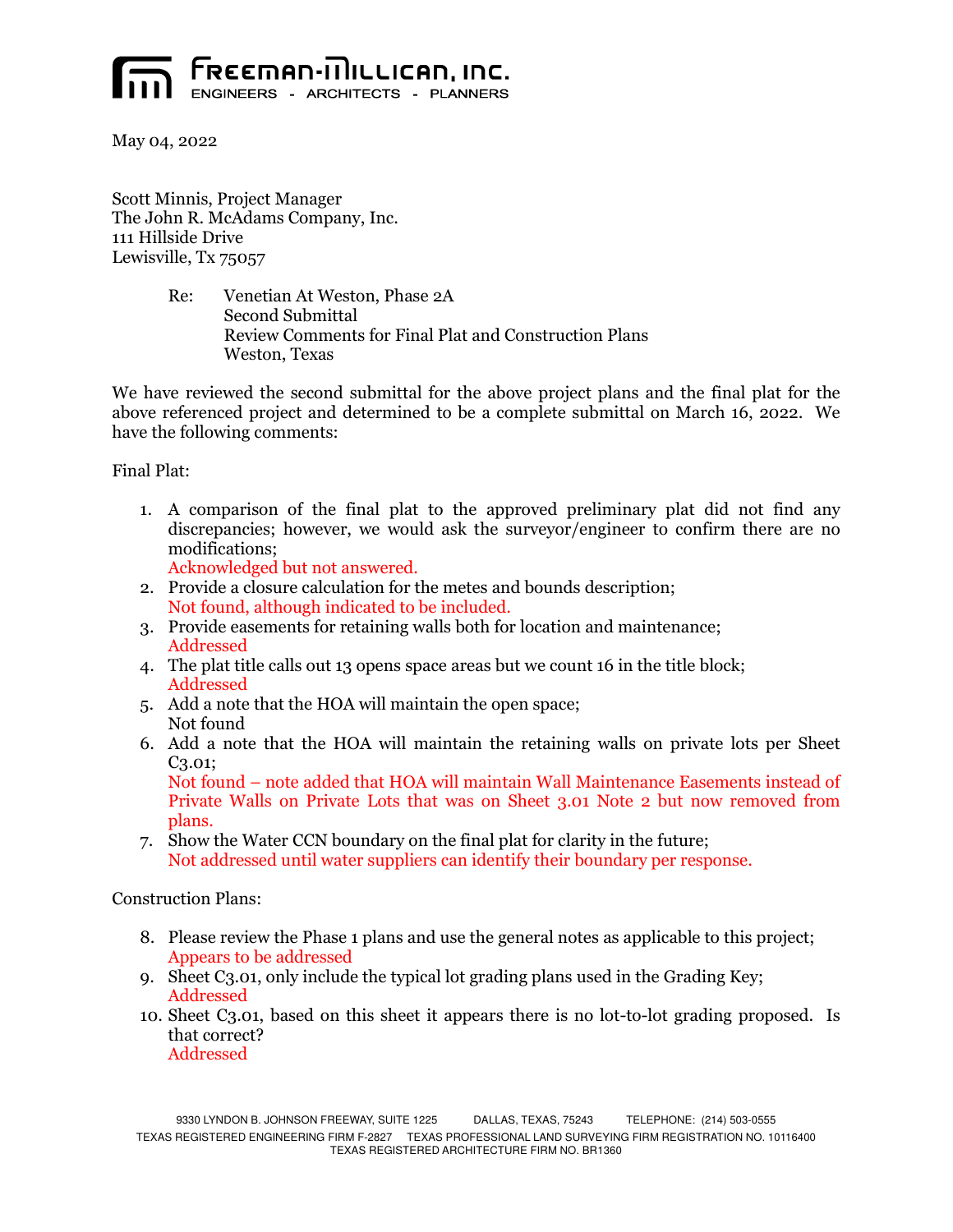- 11. Sheet C3.06, the offsite grading needs drainage calculations, a temporary drainage easement, and re-vegetation before accepting the public improvements; Acknowledged but not answered because they are planning on submitting another phase that will address the issue in shortly.
- 12. Sheet C3.18, remove references to projects in other cities-all sheets; Appears to be addressed.
- 13. Sheet C3.18, the project benchmarks appear to be in another city-all sheets; Appears to be addressed.
- 14. Sheet C3.20, the drainage calculations (storm intensity) for the storm sewer do not match the method used in Phase 1; Appears to be addressed.
- 15. Provide a drainage analysis to confirm the assumptions in Phase 1 drainage included as Sheet C3.17 are still valid for pre and post development of this phase for all drainage basins-determine if detention is needed at all discharge points leaving the property; Appears to be addressed with submittal of next phase.
- 16. Sheet C4.01, the amount of information provided at the small scale is difficult to read; Appears to be addressed.
- 17. Sheet C4.01, it was our understanding that Phase 1 of Venetian was the boundary of the Weston WSC and North Colling SUD CCN's. Please show the CCN line between Weston WSC and North Collin SUD and have each water provider verify the split is in the correct location;

Not addressed but it appears the water plans are only connected to North Collin SUD.

- 18. Sheet C4.01 and others, remove references to Anna; Appears to be addressed.
- 19. Sheet C4.01, provide details for TCEQ separation requirements for water and sewer including sewer laterals and water services; You can refer to the TCEQ notes 12 and 13 on sheet C.03 for the water and sewer crossings.
- 20. Sheet C4.06, where does storm sewer ST-C1 flow to? Addressed
- 21. Sheet C4.12, see note 16; Addressed
- 22. Sheet C4.13, a variance is needed to put sewer in the center of the street; see Phase 1 construction notes to support the variance request regarding testing and compaction requirements:

See notes on Phase 1 plans sheet C7.01 notes 1 to 10. I did not find those on the resubmittal. You can add a statement on the cover sheet of the plans requesting the variance to place the sanitary sewer under the street pavement. I will recommend that for approval.

- 23. Sheet C4.19, add the water CCN line for Weston WSC and North Colling SUD to prevent cross connections; Not addressed, it appears the proposed water system is only connected to North Collin SUD.
- 24. Provide a fire hydrant map with 500' diameters to verify coverage along the streets; Addressed
- 25. For the portion of the plan in Weston WSC, we need them to run a water model with fire flows to verify no lines larger than 8-inches in diameter are needed to provide the minimum fire flow required per the fire code;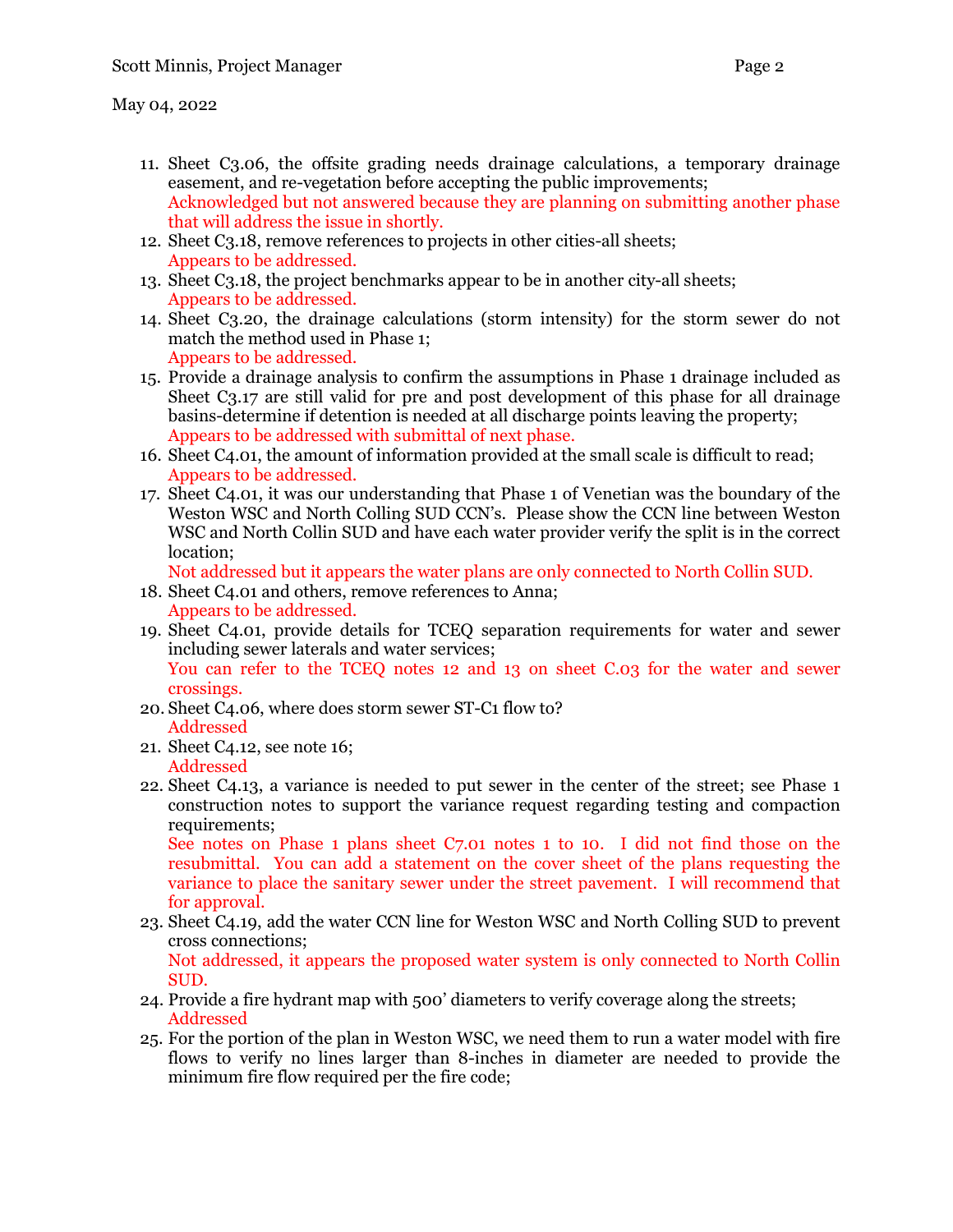We are not aware of a model or analysis showing improvements and if only 8-inch water lines are adequate to provide fire flow to the portions of the Venetian at Weston in the Weston WSC CCN.

- 26. Provide a letter from each of the water providers that they have reviewed the plans and approve of the plans and can provide required fire flow. This will be needed to approve the plans for construction;
	- Not addressed
- 27. If additional water facilities such as wells or elevated are required, where will those be located? Will they be located in portions of this plat? Addressed
- 28. There may need to be two sets of water notes for each water provider. Please review Weston water requirements as well as some of their requirements may be more stringent;

Not addressed

- 29. Sheet C5.01, show HGL, velocity, capacity on all storm sewer and culverts, all sheets; Information added; provide rip-rap at exit of storm drains where velocity exceeds 6 fps or where it may cause excessive erosion such as dumping into the detention pond.
- 30. Sheet C5.12, the minimum sewer grade for 8-inch line is 0.4%, It appears this was missed on Phase 1 per section SS-21; Addressed
- 31. See 2018 modification for the equation to calculate sewer flow requirements for sewer analysis;

Addressed

- 32. Sheet C5.14, identify the utility symbols in the profiles, all sheets; Addressed
- 33. Sheet C6.01 and 6.02, disturbed areas need to be re-vegetated or otherwise stabilized in accordance with NPDES requirements prior to acceptance of public improvements; Response indicates Landscape Plans are underway. Will they be part of these plans?
- 34. Sheet 7.01, provide dimensions for pavement including width and radii for use by the project inspector; Addressed
- 35. Provide reference to the pavement detail being used for each roadway; Not found on paving sheets.
- 36. Sheet 7.01, refer to the layout used in Phase 1 for street signs and lighting it is much easier to read; Addressed
- 37. Sheet 7.01, benchmarks appear to be in another city; Addressed
- 38. Sheet 7.02, remove references to Anna; Addressed
- 39. Sheet 7.02, paving concrete to be Class C, six sack mix per NCTCOG requirements; Notation was added but the paving legend still calls for 3,500 psi concrete, all sheets.
- 40. Sheet 7.02, note that geotechnical requirements do not supersede City requirements; Addressed
- 41. Sheet C7.04, note that lime and subgrade below lime to be compacted to a minimum of 95% ASTMD-698 at a minimum moisture content of optimum +2%; Addressed
- 42. Include a requirement for the geotechnical report to test for sulfates; Addressed